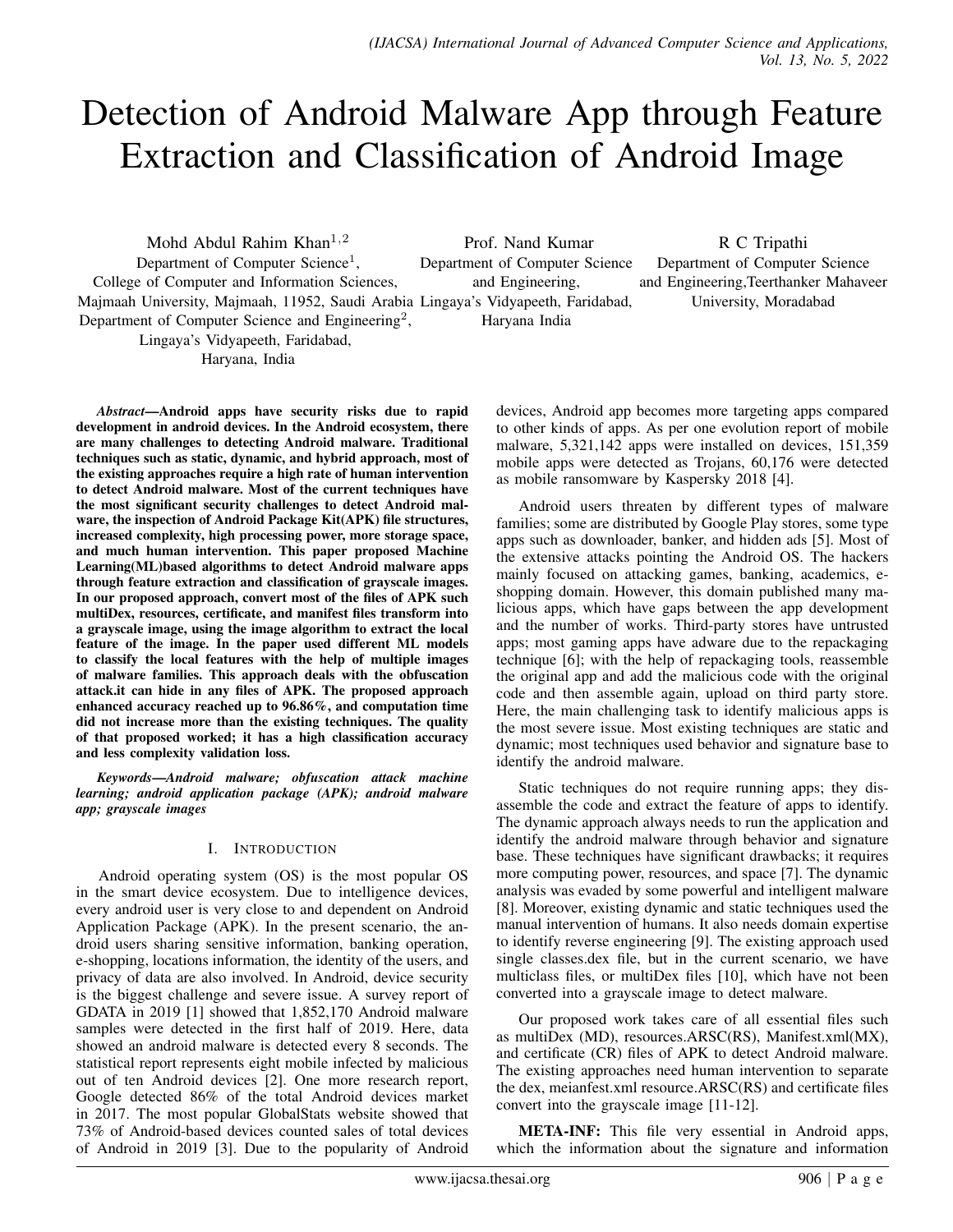<span id="page-1-0"></span>

Fig. 1. Proposed Methodology to Detect the Android Malware

about the resource list.

Lib: lib file is used to run the specific device architectures of the native library, such as armeabiv7a and x86.

Res: to Keep the resources such as images. Which is not compiled with resources.arsc

Assets: Raw information about resources

AndroidManifest.xml: Meta information about the apps such as version, content, and name of APK files.

Multiple classes.dex: Main and necessary file of apps, which run java class methods on the devices.

Resources.arsc: Compiled all resources on the devices which is used by the apps.

Android apps development using java.class files. By the DX tools convert multiple java.class into the DEX files. DEX and manifest are essential files in APK, and DEX consists of the data structure; the interpreter used the different data types that belong to the data structure. All static reverse engineering tools used the DEX files to reassemble the apps for reengineering. Multiple methods are proposed to protect the DEX files. Our Proposed approach does not require any human intervention, does not require separate files, and does not need reverse engineering to find different types of files. Our proposed approach takes less computation power to detect the android malware because it takes less time complexity because it worked without any reverse engineering operation. Our proposed approach used DEBIAN and AMD datasets containing 10560 apps (5000 benign and 5560 malicious apps). The grayscale image datasets, each containing 10560 samples (5000, 5560 benign, malicious samples, respectively), were constructed based on diverse files from the contents of the APK

collections. Firstly, all the benign and malicious APK convert into Grayscale images, a block diagram depicted in Fig. [2.](#page-3-0) Secondly, extract the local features from images using imagebased feature extraction techniques such as SIFT, SURF, and ORB. Thirdly, apply the BOVW approach to convert multiple local feature descriptor vectors into a single feature vector to feed into ML classifiers. Finally, extract the global and local features and apply the different ML classifier techniques such as AdaBoost K-Nearest Neighbors(KNN), Support Vector Machine(SVM), and Random Forest(RF). The Proposed approach worked on the raw bytes of grayscale images; the main advantage of this approach does not require any reengineering operation and making different types of datasets. The existing approaches have the main disadvantage, approaches that require human intervention. Our approach proposed safe from human intervention and reengineering operation. Many ML algorithms are developed for the detection of malware apps. The most common challenge in Android malware detection is obfuscation attacks. Malicious code can be hidden in any files of APK, which is very dangerous to android malware app detection. Our proposed works have a novelty that now no needs to do reverse engineering to obtain all files of APK. Directly conversion of Entire APK files structure converts into a grayscale image. Most of the existing techniques used separate files to transform into grayscale scale images to analyze the image-based android malware detection. All existing methods do not care about multiple DEX, Share Object (SO), Meta-Inf, lib files, etc., just observation of manifest, single DEX files, resource files only. In the meantime, the author should explain the functions of multiDEX (MD). Resources, ARSC (RS), Manifest.xml (MX), and certificate (CR) files of APK separately because they are used to detect Android malware. Then, the proposed methodology to detect the android malware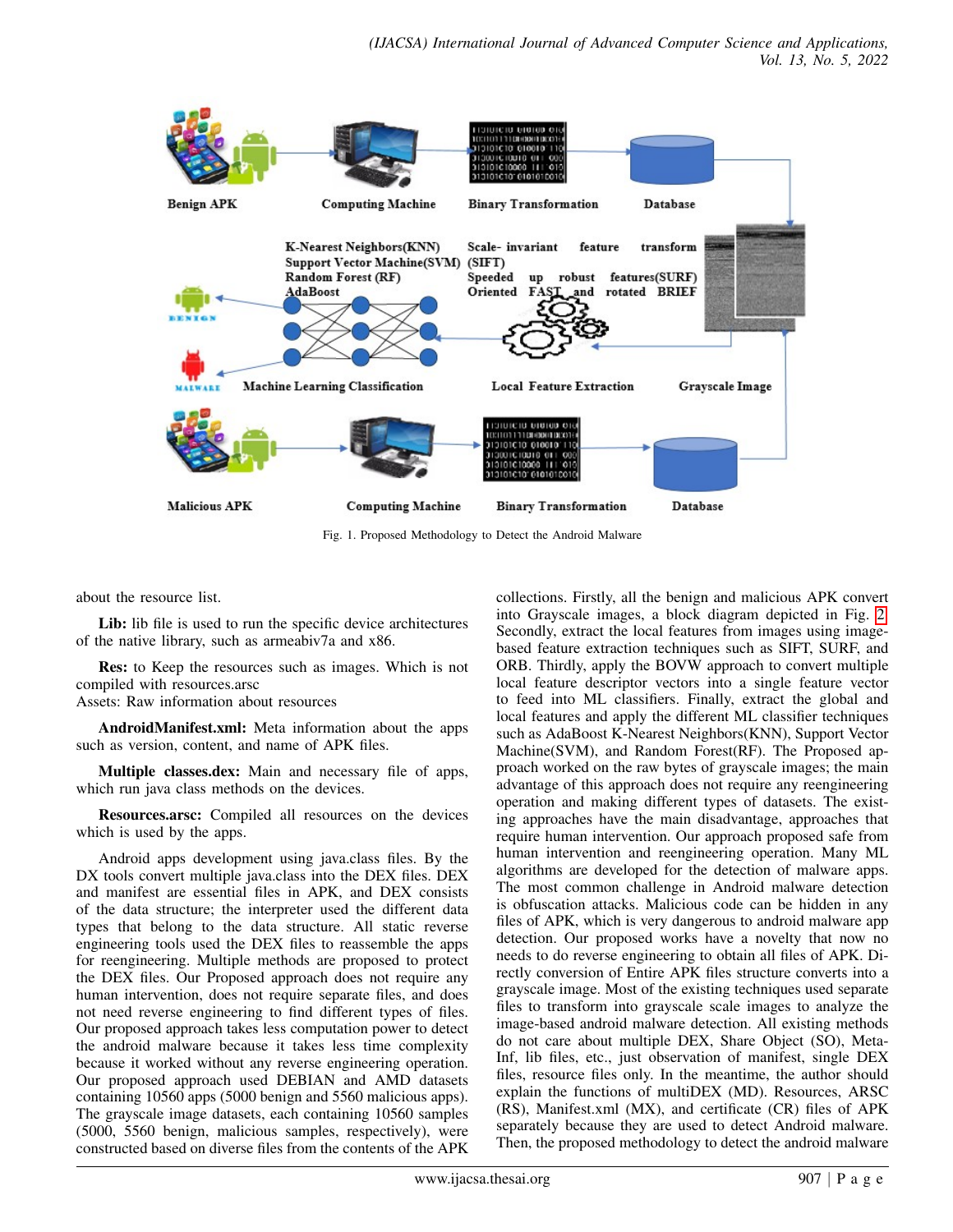is well represented in Fig. [1.](#page-1-0)

# II. RELATED WORK

Many researchers worked in the domain of Android malware detection; some are listed below in this section. An approach designed to analyze the suspicious behaviors and detection of resources abuse [13]. The major drawback of this approach is the need to decompile the app and embedded hook code; this approach used runtime events to track and monitor the logging. The SafeDroid static framework approached, which statically analyzed the DEX (Dalvik Executable). By this approach, extract the binary feature vectors to train various ML classifiers [14]. Moreover, the multiple features are system calls, app permission, system events [15]. Those features train RF classifiers to analyze whether Apps are affected by malicious or not. Some approaches differentiate whether the app is a malicious or normal app based on patterns permission [16], the required permissions extracted statically. Most popular permissions are registered into class [17] to define whether the permission is benign or malicious. The permissions of a class determine the benign and malicious app. Moreover, a data mining technique made the constructive pattern of permission to determine whether the android app is malicious or benign. Here, the authors applied the bi-clustering method to used permissions. Also, the authors used the information of the Android app package and permissions to train of KNN, Linear Discrimination(LD) function, and Radial Basis Function (RBF) network. Moreover, Application Programming Interface(API) system calls integrated with permissions [18] are used as features to train the RF classifier of android's apps classification. It is a very lightweight method for detecting Android malware through ML and dataflow-related API system calls used in this approach [19]. In [20], the proposed approach used the n-gram series to extract the features from the opcode of malicious and benign apps. This approach used a limited number of features to train RF and Support Vector Machines (SVM) classifiers. The proposed approach [21] installed the Android application(APK) on Android devices to extract dynamic features such as networks behavior, memory consumption, computation power, time-space, battery, and binder; these features are used to classify malware. This dynamic approach [22] captured network traffic behaviors of running Android applications(APK) from different android devices. This traffic correlates with malware URLs and with DNS service network traffic for the detection of malware. An approach [23] used to fog computing reduces the load and dynamically enhances the computation power to detect Android malware. Another approach [24] used the API system calls and network behaviors, collectively applied to detect Android malware. In [25] this paper, the authors showed the multiple network behavior and emulator-based dynamic experiments to analyze android malware. Android operating system embedded by an extension kit has been proposed [26] to deals with confused delegate attacks [a genuine APK is manipulated for communicating with the trusted application for Inter-Process Communication(IPC)]. To enhance permissionsbased policy [27]at runtime tracking and communication link analysis by pre-defined policy to prevent malicious behavior. Moreover, the signature set is constructed by network log and correlated with the permissions-based methods [28] for android apps classification. The recent approach [29] uses

reverse engineering techniques to decompile the APK, extract the source code, and convert it into a grayscale image. The constructed dataset of images is used to train a convolutional neural network (CNN) to detect the malicious app. API system calls and semantic information is used to train the Short-Term Long Memory (LSTM)[30] model to classify the android malware. Moreover, a hybrid approach includes CNN and deep autoencoder (DAE) [31] to detect Android malware. In [32], this proposed approach used the hybrid scheme; it extracts dynamic and static behavior features used to train the deep learning model. Also, in [33] approach extracted the four features, such as permissions, rate of permission, system events, APIs system calls used to train the collective RF classifier. DREBIN [34] is a static analysis approach; this approach used similar malicious apps as per experiment works (5,560 malicious apps). This method used as many possible features of apps and was added with joint vector space. Due maximum number of features and determination increased the complexity level. This paper [35] proposed the classification of the dependency graph. The features extracted from the dependency graph make the semantic feature set from the weighted contextual API of the graph. The metric of the homogeneous app determines same the application behaviors The sensitive and important API call allocated the weight according to the Android malware family [36]. Every app implemented the function call graph (FCG), and each FCG construct the sensitive API call-related graph (SARG). The SARG has the parent and sensitive API call nodes. Here, train multiple machine learning approaches to classify the common behavior of the malware family. Moreover, from source code is extracted from hexadecimal representation and converted into RGB images [37]. The color RGB dataset is used to train a CNN classifier to classify Android malware. Furthermore, the Android (APK) application converted to grayscale images, then extract the feature of grayscale images for training the RF classifier for classification in [38]. Also, in [39], extracted the feature from 2D of Opcode Sequences and assigned the weight based on their occurrence. The weight value is converted into grayscale images. The image detection approach is very limited to detecting Android malware domains. Local and global feature extraction of the entire APK is more effective than existing approaches. Our paper has mainly converted the image into grayscale without any reverse engineering tools. It does not require separating the files of APK such as resource, Multidex, manifest, and certificate. Moreover, it does not require human intervention; most existing techniques have a common issue of human intervention and extracting the source code from reverse engineering tools.

# III. METHODOLOGY

This section discussed the full detail of the proposed model. The first subsection briefly describes constructed dataset, the other section described the brief details of extracted features, and the last section briefly describes the training Machine Learning (ML) classification.

*1) Dataset:* this dataset. Our experiment setup used the 5560 files of android malware and 5000 benign apps from AMD, which have 179 different Android malware families. In the investigation of research of android malware from 2012 to 2020, most of the researchers used the DREBIN dataset. The DREBIN dataset has the most famous malware such as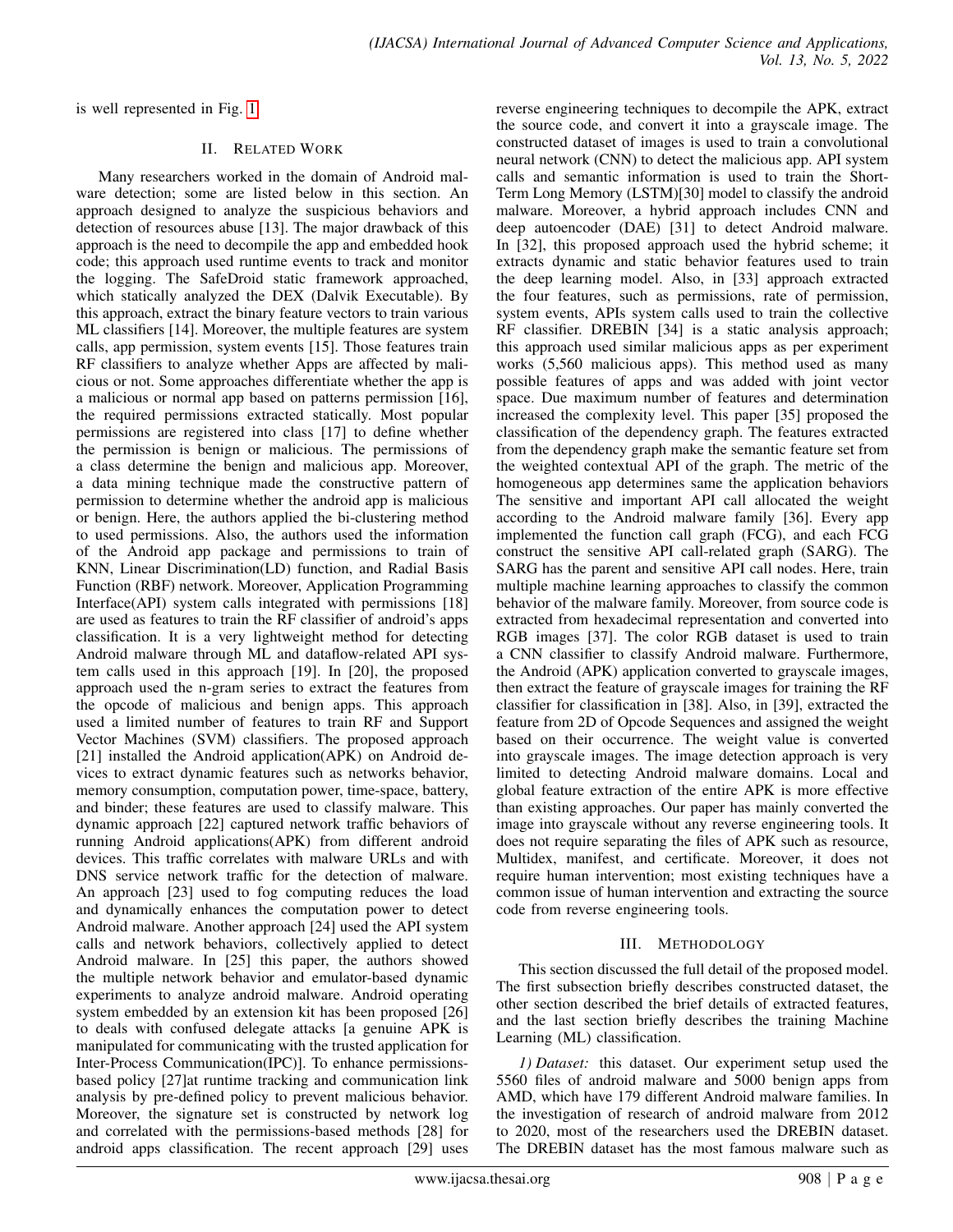<span id="page-3-0"></span>

Fig. 2. APK to Image Conversion Process

DroidKungFu, GingerMaster, GoldDream, and Fake Installer. The primary objective of our proposed approach is to detect Android malware. The DREBIN dataset has the most famous malware such as DroidKungFu, GingerMaster, GoldDream, and Fake Installer. The primary objective of our proposed approach is to detect Android malware. Many researchers used the DREBIN dataset to analyze the android malware, and various institutions utilized this dataset to investigate Android malware. Our Proposed models used the DREBIN dataset because it has 179 different android malware families, appropriate for any investigation dataset.

# *A. Transformation APK into Grayscale Images*

The Android APK files convert into grayscale images [40]. In this proposed article, the authors construct the malware images using files of the Android app from malware APK. The APK is transformed into 8-bit vectors, and then the 8-bit vector transforms into a grayscale image. Every substring has an 8-bit value as a pixel converted into a decimal value between 0-255, shown in Fig. [2.](#page-3-0) Any digital file on the memory device is stored as a stream of a bit of '0' and' 1'. In the model read every APK file as a binary stream, group every eight bits, and store them in a new file with the image file extension.

# *B. Local Features Extraction*

The local feature is a defined image object (basically, in the image, a cluster of pixels or small blobs) [41]. The local feature of images is the most stimulating point in the image, which defines the image descriptor vectors(DV) or feature vectors. The set of feature vectors is described by different types of algorithms. Our proposed approach used the four different algorithm types to extract the local features as Scale invariant feature transform(SIFT), Speeded up robust features (SURF), Oriented FAST, and Rotated BRIEF(ORB). Those methods are very famous in the malware domain for better accuracy.

*1) SIFT:* The Scale invariant feature transform (SIFT) method is applied to extract the local feature key points. This method computes the Laplacian of Gaussian on the multiple

scale level to provide a better result. This SIFT algorithm obtains the local minima and local maxima of stimulating points with the help of LoG at different scale levels. The several Laplacian of Gaussian on different scale levels  $(\rho)$ , by the scale, obtain the local maxima, minima of every single pixel in the image. The Laplacian of Gaussian (LoG) calculation is costly for feature points to more or less extent. The Laplacian of Gaussian(LoG) approximately is determined by Eq[.1.](#page-3-1)

<span id="page-3-1"></span>
$$
\rho \nabla^2 L = \frac{\partial L}{\partial \rho} = \frac{L(x, y, k\rho) - L(x, y, \rho)}{k\rho - \rho}
$$
 (1)

where  $L(x,y,\rho)$  is the Laplacian Gaussian on the position (x, y) at scale  $\rho$ . L(x,y,k $\sigma$ ) is the Laplacian of Gaussian(LoG) on the position  $(x, y)$  at scale k $\rho$ , and the k $\rho$  is a scale a little more than  $\rho$ . The SIFT methods identified the stimulating points at the level of 128-bit descriptors in Eq.1. The extracted feature from the input images through the SIFT matched each feature of k nearest neighbors. The main objective of SIFT is to object recognition techniques to panorama stitching. As a result, the system is insensitive to the images' ordering, positioning, scale, and illumination. Two-Dimension isotropic measure by the Laplacian to the second spatial derivative of an image. The Laplacian Gaussian approach highlights areas of speedy intensity change and is often used for zero-crossing edge detectors. In our system, the Gaussian smoothing filter reduces its sensitivity to noise for smoothing with something approximating.

*2) SURF:* The algorithm that Speeds up robust features(SURF) [42] is the faster algorithm, and it can be the replacement for SIFT. This algorithm is faster and more robust for similarity comparison and similarity invariant of images. SURF algorithm plays a vital role in the real type of tracking and recognition of the object. The main merit of this algorithm is box filters approximation and calculation of the integral images. Additionally, it has the location and scalebased determinant of the Hessian matrix. The Hessian matrix has good performance to obtain the image key points, and it has good accuracy. In the SURF algorithm filtered by Gaussian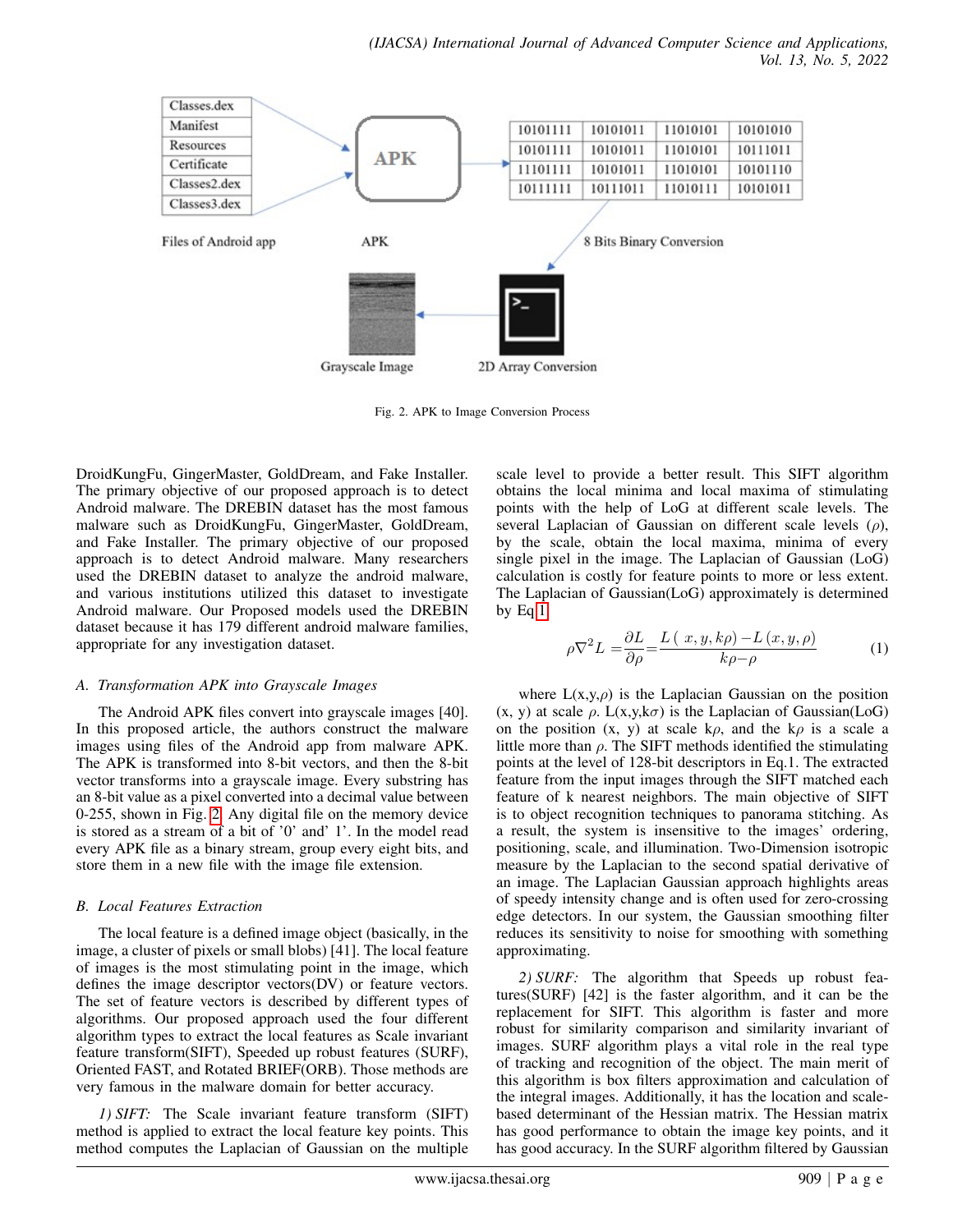kernel, with location X=(x,y), and scale  $\rho$  in Eq[.2.](#page-4-0)

<span id="page-4-0"></span>
$$
H(x, y) = \begin{pmatrix} Sxx(x, \rho) & Sxy(x, \rho) \\ Sxy(x, \rho) & Syy(x, \rho) \end{pmatrix}
$$
 (2)

where, Sxx  $(x, \rho)$  has a Gaussian kernel derivative on the point of x in the image, and similarly for  $Sxy(x, \rho)$  and Syy  $(x, \rho)$ . Haar-wavelet responses determine horizontal and vertical paths to the neighborhood of size six and used the 64 Bit Descriptor. Within interest point neighborhood, distribution of Haar-wavelet responses obtained from descriptor description. We deed integral images to speed up the system. Additionally, using the 64 Bit Descriptor dimensions to improve the system's performance for feature computation increases robustness and matching. In the invariant to rotation, we recognized the reproducible orientation for the interest points. For this reason, we obtained the Haar-wavelet responses in the vertical and horizontal directions. The circular neighborhood of radius 6s around the interest points, with s the scale that the interesting point detected. Therefore, our proposed approach uses integral images for fast filtering again. Only six actions are needed to SURF: Speeded Up Robust Features, the seventh determines the feedback in the vertical and horizontal directions at any scale.

*3) ORB:* The feature vector Oriented FAST and rotated BRIEF (ORB) is a high-speed keypoint detector [43]; in BRIEF, descriptors have much modification to improve the algorithm performance. The ORB algorithm detects the keypoint in images by using the FAST algorithm. Also used the Harris corner to detect the key point. Moreover, it used the multiscale feature with 32 bits BRIEF-based descriptor

<span id="page-4-1"></span>
$$
(S;x, y) = \begin{cases} 1: S(x) < S(y) \\ 0: S(x) \ge S(y) \end{cases} \tag{3}
$$

where S is the flattened spot in the image, and  $S(x)$  is the intensity in Eq. [3.](#page-4-1) In the implementation of the FAST algorithm, we extract the kernel windows from single line buffers. In the approach, the center pixel is subtracted from each circle pixels. The result is measured with the minContrast value whenever the obligatory number of consecutive pixels exceeds the threshold level; the center is marked as the corner. For the circle region, evaluate the sum-of-absolute-difference (SAD) metric. Only the differences that exceed the minimum contrast threshold level are involved in the metric. This calculation means that the algorithm detects a light center pixel surrounded by dark pixels or a dark center pixel surrounded by light pixels as corners with high metrics. The Harris algorithm used five image filters, and three circular windows and evaluated the two gradients. The design of the calculation of the eigenvalue of the Harris matrix practices three multipliers and three adders and is pipelined to optimize performance.

# *C. Machine Learning (ML) Classification*

Our proposed models used four types of Machine Learning models such as Adaboost, K-Nearest Neighbors(KNN), Support Vector Machine(SVM), and Random Forest(RF) to classify the extracted local features from Grayscale images.

*1) K-Nearest Neighbors (KNN):* K-Nearest Neighbors(KNN) is a supervised ML models, which is used for the classification of input data. It recognizes data points classified into multiple classes and calculates the class label for the new input data point. This method is famous for classifying the object into the train closest feature space. The nearest neighbors are signified by K in KNN, and the maximum unknown data points classify near to K neighbors. The primary benefit of the KNN algorithm uses the minimum distance to search the nearest neighbors. The selection of the number of nearest neighbors is essential to obtain the augmented KNN model. The selection of the number of nearest neighbors is essential to get the augmented KNN model.

*2) Support Vector Machine (SVM):* Support Vector Machine(SVM) also is a supervised ML algorithm. In this model, take the past input data and predict the feature output. The primary purpose of SVM is classification, but it is also used for regression statements. The SVM algorithm chooses the support vectors in the dataset at the extreme points. It selects the maximum distance between the support vector and hyperplane as much as possible. A class in support vectors has the maximum distance from the hyperplane. The distance margin defines as the distance between different support vector classes. The sum of D+ and D- is calculated as distance margin, where D-, hyperplane has the minimum distance from the closest negative point and D+, hyperplane has the minimum distance from the closest positive point. The main aim of SVM is to find the maximum distance margin, which gives the optimal hyperplane. The optimal hyperplane always gives excellent classification. In the case of non-linear, which produces low and no distance margin, SVM showed misclassification. In that scenario, SVM used the kernel functions to convert the non-linear data into 2D or 3 D dimension arrays. The minor dimensional feature is converted into high dimensional feature space by the kernel functions.

*3) Random Forest (RF):* Random Forest (RF) is one of the most common and powerful supervised ML algorithms. RF executes efficiently massive datasets and predicts accurate results. This algorithm support both types of functionality, such as classification and regression—the decision tree support RF to enhance the accuracy and flexibility. In general, with more trees in the forest, the output would be more predictable. The more trees in the RF reduce the risk of when a statistical model fits exactly against its training data. RF can obtain good accuracy in case of missing a large proportion. According to attributes, the new object classifies, and the decision tree gives the classification output per the ruleset.

*4) AdaBoost:* The first boosting algorithm is AdaBoost, which solved multiple problems. The AdaBoost constructs a robust classifier from multiple week classifiers. This algorithm keeps a single split of the decisions tree with the week stump, known as the decision stump. AdaBoost always keeps more load on tough to classify, easy to handle the problem, and do less. This algorithm has solved both types of problems, such as classification and regression. Multiple APK's are repackaged, which steal code by reverse engineering methods and reassemble with another name by adding adware or small scripts of malicious code into repacked APK. Here the APK has very slightly changed, so the dataset has slight noise in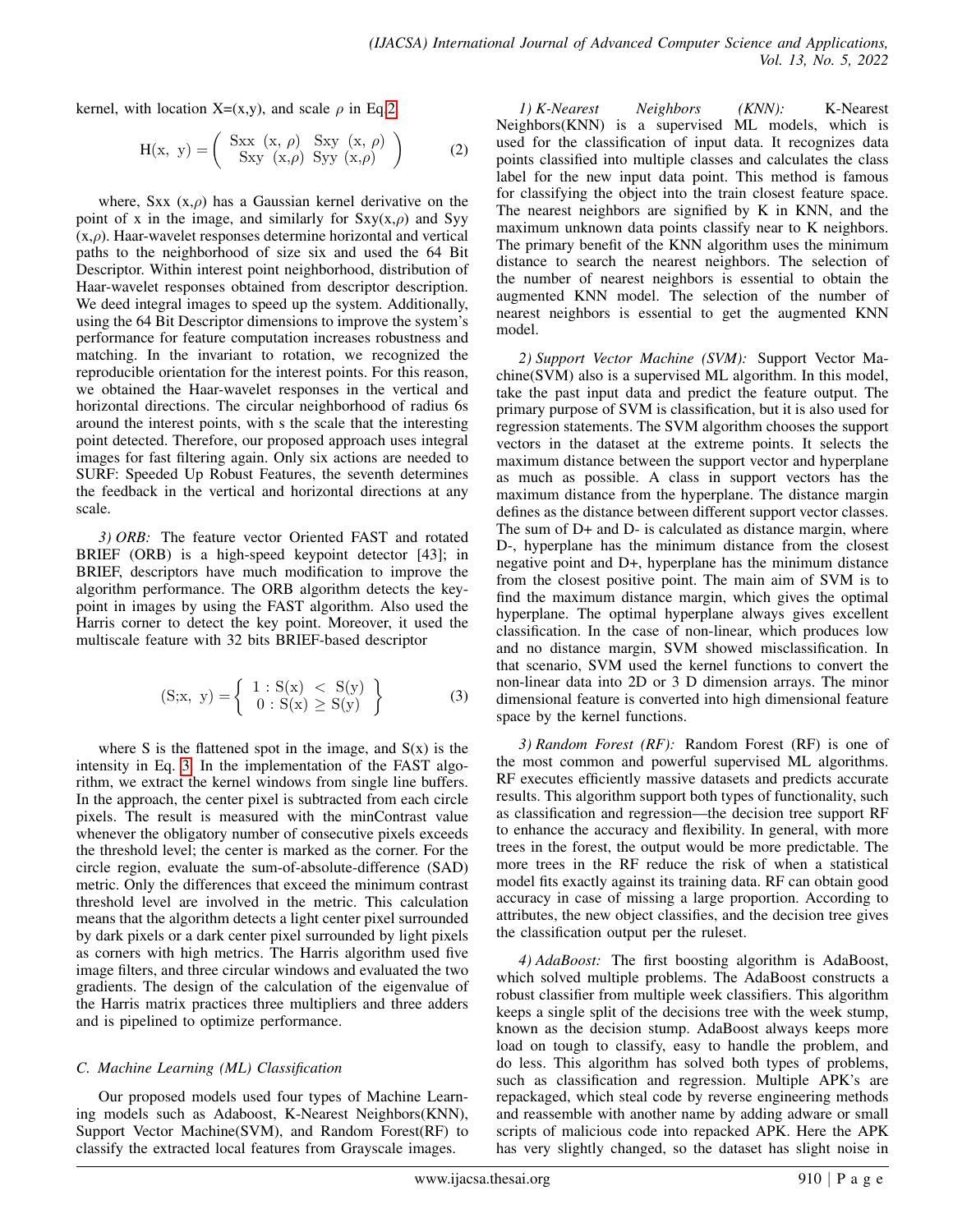data We found that in the case of less noisy data, only a few hyperparameters need to be tuned to improve the Adaboost performance. In the case of the small number of input variables, KNN models provide excellent performance. Whenever we increase more number of input variables, the performance of KNN degrades. In our dataset, we used multiple DEX files based on APKs. All files structure of APK were converted into grayscale images, which increased the number of input variables and memory size and complexity of the KNN model.

#### IV. PROPOSED MODELS

In our work, we proposed an image-based detection of android malware using machine learning classification. In this process, Android APK converts into a grayscale image, extracts the image feature using image processing techniques, and trains the machine learning classification to detect malicious or benign apps depicted in Fig. [1.](#page-1-0) The novelty of this approach the entire files of APK transforms into images to deal with the obfuscation attack. Most of the existing techniques used only three files of APK to transform into the image. The main disadvantage of the other techniques requires decompiling the APK and separating the files such as DEX (MD), ARSC(RS), Manifest.xml(MX), and certificate files. Moreover, the disadvantage is that it does not take care of the mutltiDEX files. If APK has more than 6500 methods in the app, it needs to create the multiDex files [40]. If the malicious code is embedded with second or third classes.dex files, no existing algorithm detects the Android malware app from multiDex class files. The primary source of the malicious code is embedded into classes.dex files. Our models used three algorithms (SURF, ORB, and SIFT) to extract local features (LF) descriptors from the grayscale image dataset. One by one, local features (Extracted from each image) train to multiple machine learning algorithms (RF, KNN, DT, and AdaBoost). The multiple descriptors represent an image. Above mentioned machine learning algorithm gave the multiple vectors as outputs, which cannot be direct as inputs for any machine learning algorithm. This model used the Bag of Visual Words(BOVW) to create one feature vector with multiple local feature descriptors [41]. The BOVW uses any clustering techniques to fragment the extracted descriptors vectors into multiple clusters. Then the cluster is predicted by the clustering algorithm.

# *A. Accuracy Assessment*

The accuracy metrics for multiple Machine Learning models were determined based on the precision, recall, f1-score, and accuracy in Eq. [4,](#page-5-0) [5,](#page-5-1) [6](#page-5-2) , [7](#page-5-3) respectively , and precision in fraction of data entries of malicious activity are categorized as truly Android malware.

<span id="page-5-0"></span>
$$
Precision = \frac{True\; Positive}{True\; Positive + False\; Positive} \tag{4}
$$

The recall is the fraction of malicious apps data of correctly classified malicious families.

<span id="page-5-1"></span>
$$
Recall = \frac{True\ Positive}{True\ Positive + False\ Negative} \tag{5}
$$

<span id="page-5-4"></span>

| TABLE I. OBTAINED ACCURACY, PRECISION, RECALL AND F1-SCORE |  |  |  |  |  |  |
|------------------------------------------------------------|--|--|--|--|--|--|
| FROM MULTIPLE MACHINE LEARNING MODELS USING MULTIPLE LOCAL |  |  |  |  |  |  |
| <b>FEATURES EXTRACTOR METHODS</b>                          |  |  |  |  |  |  |
|                                                            |  |  |  |  |  |  |
| Machine Learning Methods                                   |  |  |  |  |  |  |
| YF WY<br>$\cdots$                                          |  |  |  |  |  |  |

 $\overline{\phantom{0}}$ 

|             |                | <b>Machine Learning Memous</b> |         |           |          |
|-------------|----------------|--------------------------------|---------|-----------|----------|
| Performance | Feature        | K-Nearest                      | Support | Random    | AdaBoost |
| Evaluator   | <b>Vectors</b> | Neigh-                         | Vector  | Forest    |          |
|             | Methods        | bors                           | Machine |           |          |
| Accuracy    | SIFT           | 92.42%                         | 94.06%  | 94.65%    | 93.16%   |
|             | <b>SURF</b>    | 94.69%                         | 95.37%  | 96.33%    | 96.86%   |
|             | <b>ORB</b>     | 89.41%                         | 89.83%  | 91.42%    | 92.83%   |
| Precision   | SIFT           | 94.48%                         | 91.00%  | $95.11\%$ | 95.71%   |
|             | <b>SURF</b>    | 95.79%                         | 94.63%  | 97.44%    | 97.41%   |
|             | <b>ORB</b>     | 90.46%                         | 89.13%  | 92.48%    | 93.36%   |
| Recall      | <b>SIFT</b>    | 91.31%                         | 94.97%  | 93.42%    | 92.66%   |
|             | <b>SURF</b>    | 93.47%                         | 96.29%  | 95.09%    | 96.35%   |
|             | <b>ORB</b>     | 88.33%                         | 90.70%  | 90.24%    | 92.34%   |
| F1-Score    | <b>SIFT</b>    | 92.40%                         | 94.14%  | 94.57%    | 93.18%   |
|             | <b>SURF</b>    | 94.71%                         | 95.45%  | 96.25%    | 96.88%   |
|             | <b>ORB</b>     | 89.39%                         | 89.91%  | 91.34%    | 92.85%   |

f1- score is the harmonic mean between sensitivity and precision.

<span id="page-5-2"></span>
$$
f1 - score = 2* \frac{Precision*Recall}{Precision+Recall}
$$
 (6)

The accuracy or complete classification accuracy is the portion of all suitably classified negative and positive records with the losses.

<span id="page-5-3"></span>
$$
Accuracy = \frac{TN + TP}{TN + FN + TP + FP}
$$
 (7)

Cross-EntropyLoss = 
$$
-\frac{1}{N} \sum_{o=1}^{n} log \ p \ \text{model}(y_o \in Cy_o) \quad (8)
$$

# V. EXPERIMENT

The experiment has been designed on Intel core<sup>TM</sup> i-7 10700 CPU @ 3.8 GHz with 16 GB RAM. The experiment used the BOVW algorithm, which needs a size 120 codewords vocabulary. The K-means technique collected all key points from created datasets, and it has the codeword vocabulary size 120. Moreover, the proposed model used Opencv, Sklearn python libraries for the implementation of laboratory works.

The performance of different Machine Learning models has been achieved in terms of the whole percentage of true positive, true negative, false positive, and false-negative decisions. Our local features extractor models, such as SIFT, SURF, and ORB, extract key points from the image dataset. The extracted local feature passed to train four renowned machine learning models, i.e., K-Nearest Neighbors(KNN), Support Vector Machine (SVM), Random forest, and AdaBoost. The complete result with multiple ML models and local feature extractor models is presented in Table [I](#page-5-4) and shown in Fig. [3.](#page-6-0) The validation set of the accuracy and losses in our proposed works proves that the results are correct, not overfitting problems depicted in Fig. [4.](#page-6-1) The high accuracies, precision, recall, and Fi-score from different machine learning models are displayed in Table [II](#page-7-0) and Fig. [3.](#page-6-0) if the losses decrement and accuracy developments of both groups are like the same, then the process aborted changed the modeling parameters to remove the overfitting problem. Last, the AdaBoost model accuracy touched 96.86%. The traditional machine-learning algorithm shows the performance of each algorithm in Table [III](#page-7-1) and is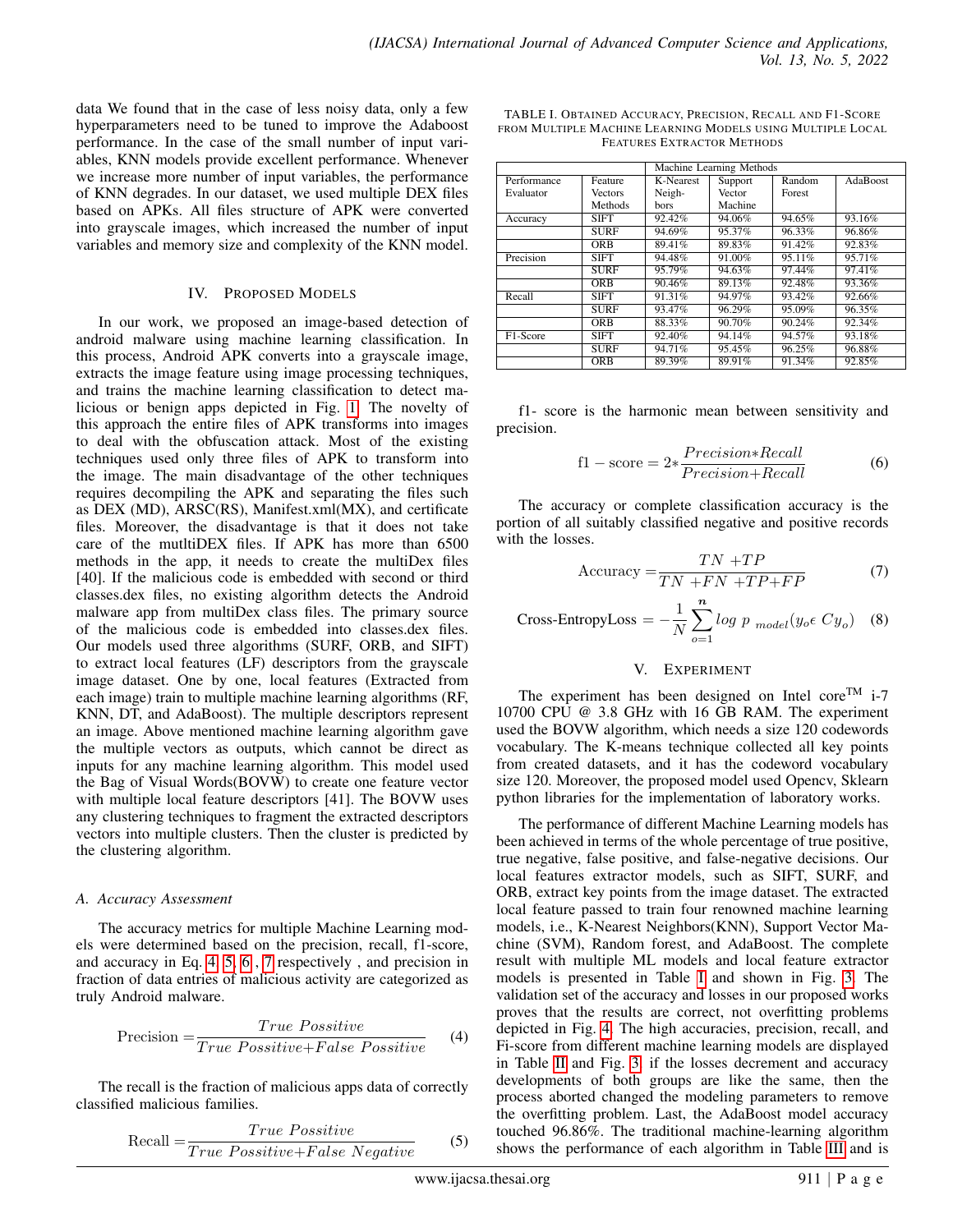<span id="page-6-0"></span>

Fig. 3. Performance of Multiple Machine Learning Models

<span id="page-6-1"></span>

<span id="page-6-2"></span>Fig. 4. (a): Train and Validation of AdaBoost Accuracy; (b): Train and Validation Loss of Model using SURF Local Feature



Fig. 5. Comparison of different Existing Approaches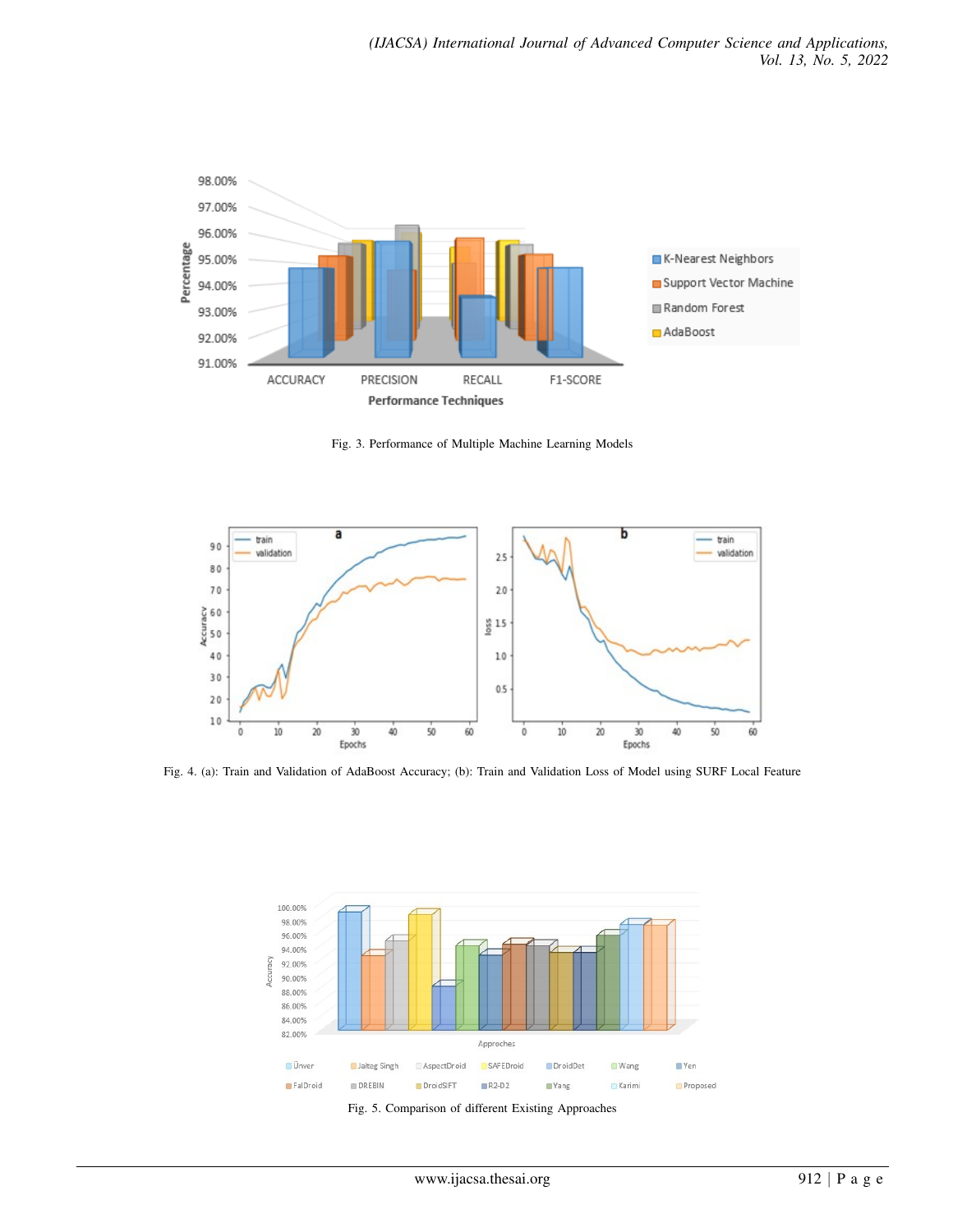<span id="page-7-3"></span>

Fig. 6. Execution Time of the Proposed Model with Feature Extraction

<span id="page-7-0"></span>TABLE II. PROPOSED MULTIPLE MACHINE LEARNING MODELS WITH ACCURACY, PRECISION, RECALL AND F1-SCORE

| ML Method              | Accuracy | Precision | Recall | F <sub>1</sub> -Score |
|------------------------|----------|-----------|--------|-----------------------|
| K-Nearest Neighbors    | 94.69%   | 95.79%    | 93.47% | 94.71%                |
| Support Vector Machine | 95.37%   | 94.63%    | 96.29% | 95.45%                |
| Random Forest          | 96.33%   | 97.44%    | 95.09% | 96.25%                |
| AdaBoost               | 96.86%   | 97.41%    | 96.35% | 96.86%                |

<span id="page-7-1"></span>TABLE III. COMPARISON OF DIFFERENT EXISTING APPROACHES

| Model                               | Accuracy  | <b>Types</b>       |
|-------------------------------------|-----------|--------------------|
| Ünver $[11]$                        | 98.75%    | Image-based        |
| Jaiteg Singh [12].                  | 92.59%    | Image-based        |
| AspectDroid[13]                     | 94.68%    | Hybrid analysis    |
| SAFEDroid[14]                       | 98.40%    | Static analysis    |
| DroidDet[15]                        | 88.26%    | Static analysis    |
| Wang[16]                            | 94.00%    | Static analysis    |
| Yen[23]                             | 92.67%    | Image-based        |
| FalDroid[33]                        | 94.20%    | Static analysis    |
| DREBIN[34]                          | 94.00%    | Static analysis    |
| DroidSIFT[35]                       | 93.00%    | Static analysis    |
| R <sub>2</sub> -D <sub>2</sub> [36] | 93.00%    | Image-based        |
| Yang[37]                            | 95.42%    | Image-based        |
| Karimi[38]                          | 97.00%    | Image-based        |
| <b>Proposed</b>                     | $96.86\%$ | <b>Image-based</b> |

depicted in Fig. [4.](#page-6-1) The accuracy value maximum 96.88% in the AdaBoost model, with losses, using SURF local feature extraction models in Fig. [4.](#page-6-1) In our work, computation time is scanned in each step of all ML models, inclusive of the feature extraction process, training, and testing of the model. The computation time from different ML models, the feature extraction process, training, and validation are presented in Table [IV](#page-7-2) and Fig. [6.](#page-7-3)

# VI. CONCLUSION

Our proposed model uses an image-based framework to classify the android app, whether malicious or benign app. Most image-based detection techniques do not care about the multiDex files of APK, using only a single class.DEX file for image conversion. In existing techniques of imagebased malware detection found [11-12,23,36,37] the maximum detection probability of malware in classes.DEX file, not in another file such as Resources.ARSC, Manifest.xml, certificate files, if the hackers hide malicious code into second or third classes.DEX files, there is no chance to detect the malware in previous approaches. In our experimental works, transform

<span id="page-7-2"></span>TABLE IV. THE EXECUTION TIME OF THE PROPOSED MODEL

| Feature<br><b>Vectors</b><br>Methods | Machine Learning Models |                |        |          |  |
|--------------------------------------|-------------------------|----------------|--------|----------|--|
|                                      | K-Nearest               | Support Vector | Random | AdaBoost |  |
|                                      | Neighbors               | Machine        | Forest |          |  |
| <b>SIFT</b>                          | 941.63                  | 945.87         | 941.03 | 943.91   |  |
| <b>SURF</b>                          | 827.00                  | 830.64         | 826.72 | 828.91   |  |
| ORB                                  | 43.36                   | 44.87          | 44.10  | 266.43   |  |

all classes.DEX APK file's contents into grayscale images. We used the image processing techniques to extract the local feature of images, including SIFT, SURF, and ORB models. The Local features are classified using machine learning models (KNN, SVM, RF, and AdaBoost) to detect Android malware. The achieved results exhibited that the proposed approach overtakes the existing techniques in classification accuracy and computational time. Our work showed that the AdaBoost detection rate reached up to 96.86 %, shown in Fig. [5,](#page-6-2) and run time did not exceed 0.0195 s on average for each sample. In the future, we will try to use the local and global features of images on multiDEX files to classify the Android malware to improve accuracy.

# **ACKNOWLEDGMENT**

Mohd Abdul Rahim Khan would like to thank the Deanship of Scientific Research at Majmaah University for supporting this work under Project No. R-2022-162

# **REFERENCES**

- [1] G Data, Bochum, Germany, Tech. Rep. [Online] Access date 5/5/2021. Available: [https://www.gdatasoftware.com/](https://www.gdatasoftware.com/mobile-internet-security-android) [mobile-internet-security-android.](https://www.gdatasoftware.com/mobile-internet-security-android)
- [2] Gartner (2018) Gartner says worldwide sales of smartphones recorded firstever decline during the fourth quarter of 2017.https ://www.gartn er.com/en/newsr oom/press -relea ses/2018- 02-22-gartn er-says-world wide-sales -of-smart phone s-recor dedfirst-ever-decli ne-durin g-thefourt h-quart er-of-2017. Accessed 27 Oct 2019.
- [3] StatcounterGlobalStats (2020) Mobile operating system market share worldwide. Mobile Operating System Market Share Worldwide https: //gs.statco unte r.com/os-market-share /mobile /worldwide. Accessed 09 Mar 2020.
- [4] SecureList (2018) Mobile malware evolution 2018. https ://securelist .com/mobil e-malwa re-evolu tion-2018/89689 /. Accessed 27 Oct-2019.
- [5] DoctorWeb (2019) Doctor Web's overview of malware detected on mobile devices in September 2019." https ://news.drweb.com/show/revie w/?i=13446 . Accessed 27 Oct 2019.